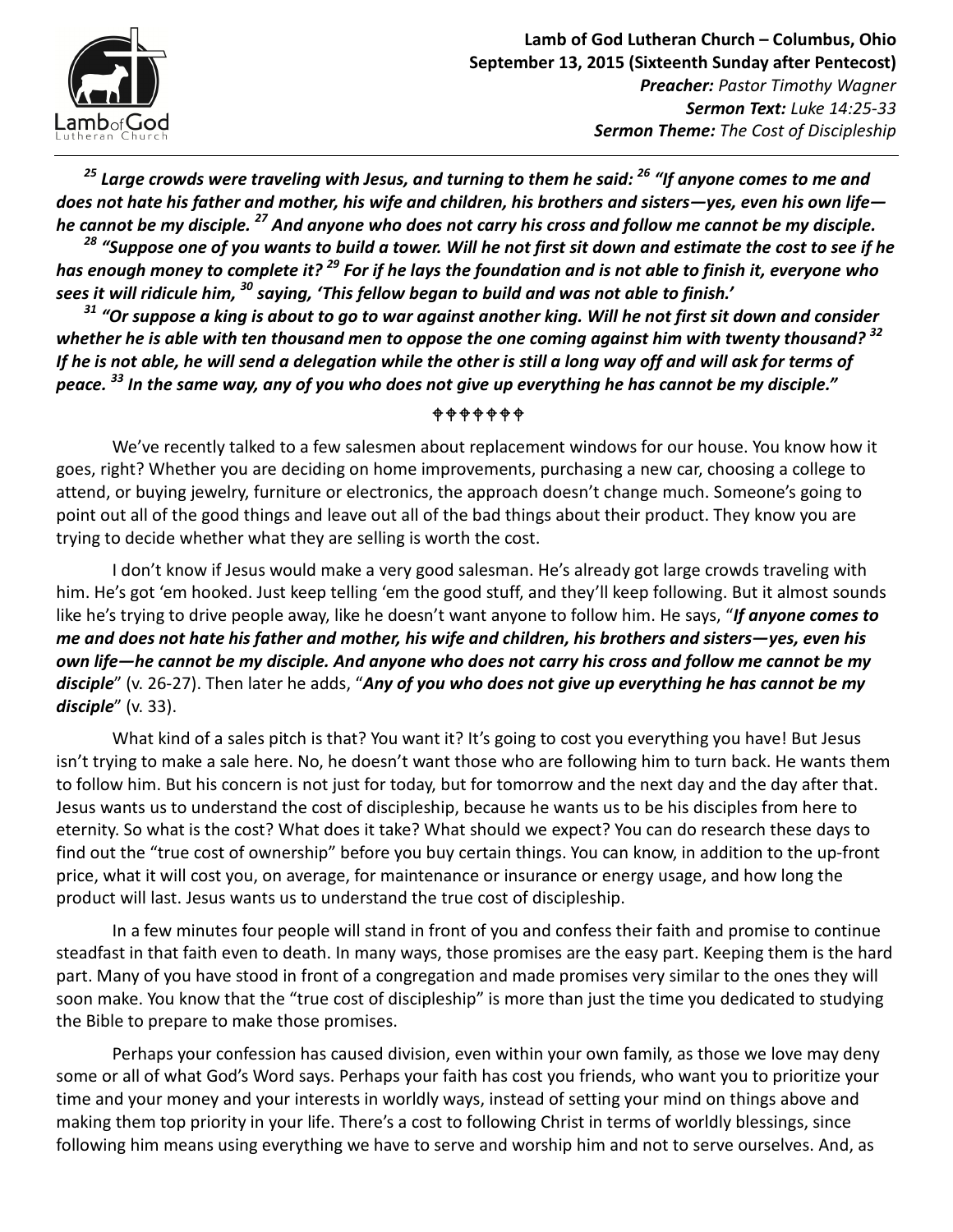the devil continues to plot and scheme against Christ and his Church, we pay the price, as we face persecution, prejudice, and ridicule for living our lives by the light of God's Word.

It's not an easy road, is it? But why does Jesus tell us these things? Why doesn't he just let us find out on our own? I'm convinced there are two main reasons.

First of all, he wants us to know the cost of discipleship, because he wants to show us that we can't cover that cost on our own. Think about Jesus' illustrations in these verses. Someone has in mind to build a big tower. But how much does he get done before he runs out of resources? Just the foundation. He wasn't even close to having enough. Or a king is going to war against an army twice as big as his. Now, unless you are like Gideon, whom we talked about a few weeks ago, with the Lord fighting for him, this is not a battle you are likely to win. So, also, if we think we have enough on our own to finish the tower or win the battle, Jesus wants to wake us up and show us the true cost of discipleship. In fact, he says, what you and I have won't cut it. To be his disciples, we need to give up everything we have (v. 33). And that includes all of the good things we can do and all of the personal strength and effort we might put into it. If we cling to those things, we will always fall short. Only by letting go of any claim to our own worthiness or strength can we truly follow Jesus, who has already done everything that needs to be done for us.

But that's a tough pill to swallow, isn't it? It may be hard for some people to do enough, but I go to church every Sunday. I always put something in the offering plate. I volunteer when I can. I pay my taxes without complaining. I'm a decent person. If following Jesus requires some sacrifice, some good intentions, some effort on my part, maybe I'm up to the task.

But Jesus says no, we're not. Take an honest assessment of your heart and your life, and you'll see that you simply don't measure up. How many times have you buckled under the pressure of persecution? How many times have you made your family more important than your faith in deciding how you will spend your time? How many times have you been hesitant or even refused to give up worldly peace and happiness for the sake of eternal gain? How many times have you put personal pleasure ahead of God's glory in your priorities? If we've done any of these even once, we haven't paid the price required to follow Jesus. We can't do it on our own, no matter how hard we try, and so Jesus says, "Any of you who does not give up everything he has cannot be my disciple" (v. 33). We can't cling to our own efforts and follow Jesus.

But the good news is, we don't have to. Jesus has accomplished everything for us. Notice that he doesn't say, "Don't bother following me. I don't want people like you." Jesus came into this world to pay the price that we could never pay, to cover the cost toward which our spiritual pockets were empty. Jesus gave everything he had and fulfilled the demands of God's holy law in our place. Jesus sacrificed everything he had so that we could follow him not only in this life but all the way to eternal life. Jesus paid the ultimate price, when he laid down his sinless life on the cross to cover our selfishness and pride, our fear and failure to follow him whole-heartedly.

The price that Jesus paid is proof of his perfect love for us and proof that he wants us to follow him instead of turning back in hopeless despair. And that brings us to the second reason I am convinced he wants us to know the cost of discipleship. And that's that he does not want us to be discouraged when the bill comes.

Jesus once told a parable about how the seed of God's Word works in people's lives. It is snatched away from some hearts by sin and unbelief before it even has a chance to take root. In some, it grows and bears fruit to eternal life. And in others, it some grows initially but, in time of trouble, withers and dies. Jesus doesn't want to see that happen. He wants those who hear his Word and are brought to faith in him to keep following him throughout their lives. He doesn't want trials and troubles to trip us up. He doesn't want the potholes of persecution to push us off the path. He doesn't want the cost the catch us off guard and cause us to turn back from following him.

Yes, because he loves us, he warns us. Because he wants us to walk with him, to learn from him, to sit at his feet as his disciples, and to enjoy the blessings that he purchased with his priceless blood, he tell us what is coming. Calculating the cost, seeing the cross we have to carry, knowing that Christ has already carried his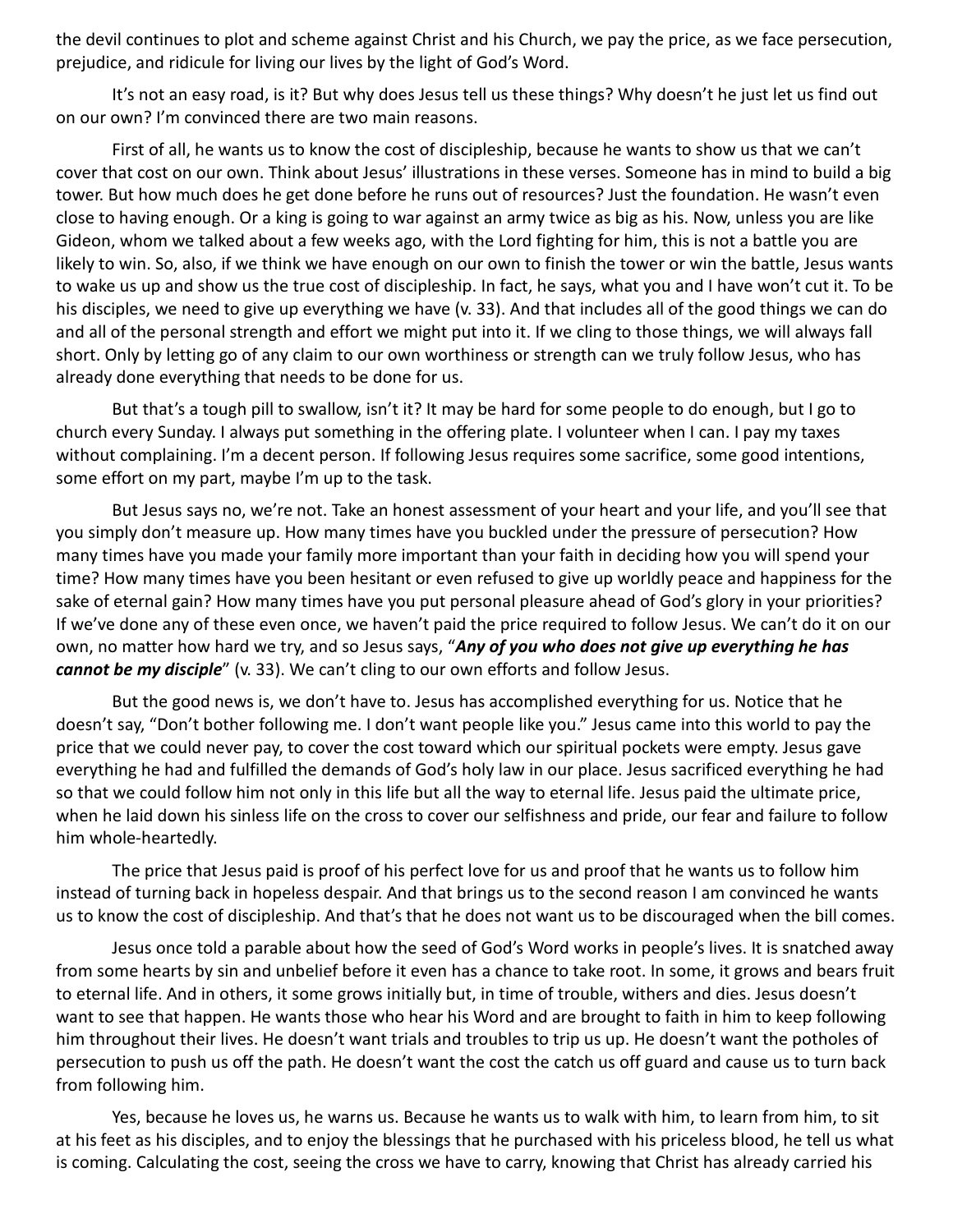cross before us and has a crown of life in store for us helps us to keep going. You see, Jesus isn't surprised when we pay a price for living as a Christian in a sinful world. He knows that we will be hated and opposed, just like he was. But he's still in control, using every hurtful moment to draw us closer to him, using every trial to train our eyes heavenward, where he has joys prepared for us that we cannot begin to imagine. He doesn't want us to miss out on what's coming, so he urges us to understand the cost of discipleship, knowing that every penny, every tear, every struggle is worth it and will be forgotten in the amazing glory to come.

No, Jesus is not trying to sell us a bill of goods here. As he told his disciples, "If the world hates you, remember that it hated me first." The road to eternal life will be rough and rocky at times, but Jesus has opened the way for us to follow him. You don't have to cover the cost yourself. He's paid every penny. He simply calls you to follow, promises to stay by your side the whole way, and assures you that heaven is a home worth whatever price you are called upon to pay in this life. So follow him, friends. Not because it's easy, but because the one who loves you most and best invites you to follow and will bring you safely to your journey's end. In his saving name. Amen.